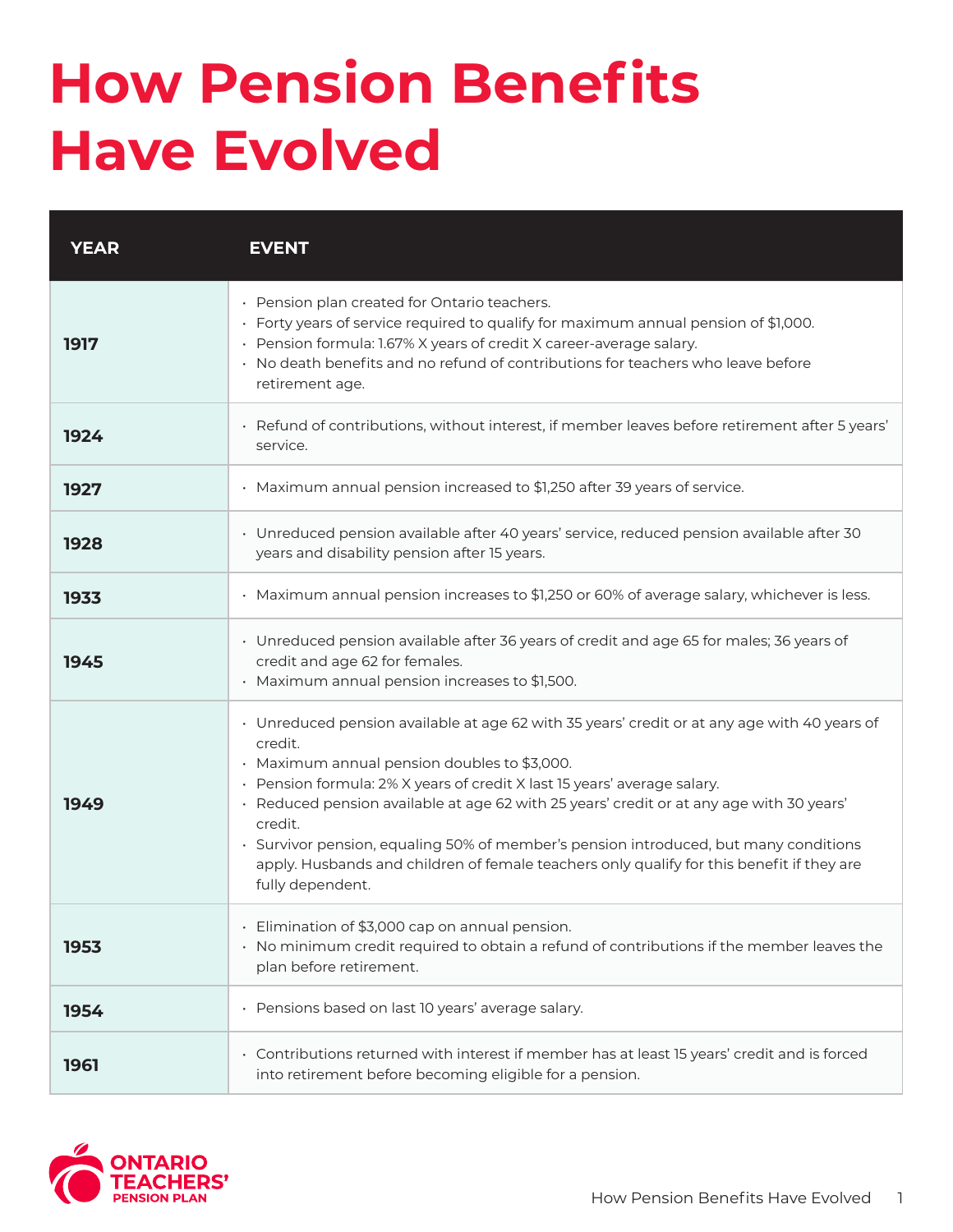| <b>YEAR</b> | <b>EVENT</b>                                                                                                                                                                                                                                                                                                                                                                                                                  |
|-------------|-------------------------------------------------------------------------------------------------------------------------------------------------------------------------------------------------------------------------------------------------------------------------------------------------------------------------------------------------------------------------------------------------------------------------------|
| 1965        | · Reduced pension available after age 55 with at least 10 years of credit.                                                                                                                                                                                                                                                                                                                                                    |
| 1966        | · Contributions and benefits are integrated with newly established Canada Pension Plan.<br>· Disability pensions available after 10 years' credit.<br>· Survivor pensions available after 10 years' credit.<br>· Pensions based on best seven years' salary.                                                                                                                                                                  |
| 1971        | · 90 factor introduced, enabling teachers to retire when their age + years of credit = 90.<br>• CPP reduction applies at age 65 to all pensions.<br>· Survivor pensions introduced for widowers of female members, not just those who are<br>fully dependent.<br>· Possible to receive both a survivor pension and a retirement pension.                                                                                      |
| 1976        | · Inflation protection added.<br>· No reduction to survivor pensions where spouse is more than 10 years younger than the<br>member.<br>· Survivor pensions that are terminated on remarriage are now reinstated on the death of<br>the new spouse or upon divorce.                                                                                                                                                            |
| 1984        | · Credit and salaries are now annualized. Any days worked during a school year count as a<br>qualifying year for determining pension eligibility.<br>· Pensions are based on best-5 years' average salary.<br>· CPP reduction is lowered, allowing teachers to keep more of their pension after age 65.<br>· Survivor pensions are no longer terminated on remarriage.<br>· Survivor pensions extended to common-law spouses. |
| 1986        | · Early retirement window opened between May 31, 1986, and Sept. 1, 1989. Provides<br>unreduced pensions to members who retire after age 55 with at least 10 years' credit.                                                                                                                                                                                                                                                   |
| 1987        | • Unreduced pension extended to members who retire with at least 35 qualifying years<br>between May 31, 1987, and Sept. 1, 1990.                                                                                                                                                                                                                                                                                              |
| 1988        | · Reduced pensions available after age 55 to members with at least two qualifying years<br>after 1986.<br>• Post-1986 portion of pre-retirement death benefit becomes commuted value of pension<br>credit earned after 1986.                                                                                                                                                                                                  |
| 1990        | · More than 20 days of work during school year count as a qualifying year for determining<br>pension eligibility.<br>· 50% survivor pension provided automatically to spouse at inception of pension at no cost<br>to member.                                                                                                                                                                                                 |
| 1997        | · Early retirement reduction for immediate reduced pensions is 2.5% for each point below<br>the 90 factor.<br>· More than 10 days of work during school year count as a qualifying year for determining<br>pension eligibility.<br>· CPP reduction factor lowered to 0.68% from 0.7%.                                                                                                                                         |

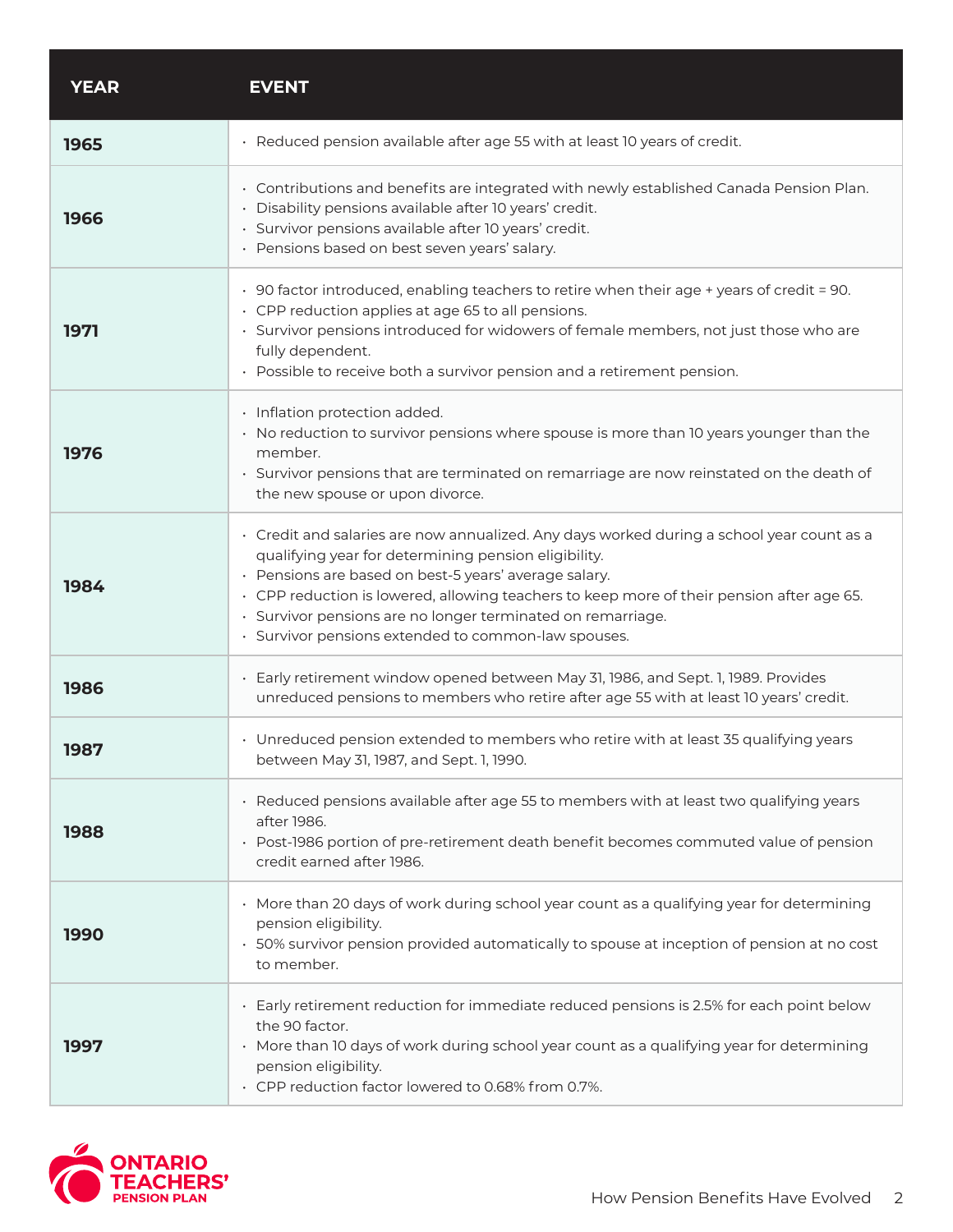| <b>YEAR</b> | <b>EVENT</b>                                                                                                                                                                                                                                                                                                                                                                                                                                                                                                                                                                                                                           |
|-------------|----------------------------------------------------------------------------------------------------------------------------------------------------------------------------------------------------------------------------------------------------------------------------------------------------------------------------------------------------------------------------------------------------------------------------------------------------------------------------------------------------------------------------------------------------------------------------------------------------------------------------------------|
| 1998        | · 85 factor introduced as a temporary benefit, enabling teachers to retire when their age +<br>qualifying years = 85.<br>· CPP reduction factor lowered to 0.6% from 0.68%.<br>· Survivor pensions provided to same-sex partners.                                                                                                                                                                                                                                                                                                                                                                                                      |
| 2000        | · Early pension payout available if member faces shortened life expectancy.                                                                                                                                                                                                                                                                                                                                                                                                                                                                                                                                                            |
| 2001        | · 85 factor made permanent feature of pension plan, enabling teachers to retire when their<br>age + qualifying years = 85.<br>· CPP reduction factor is lowered to 0.45% from 0.6% and reduction is based on 5-year<br>average of CPP earnings ceiling. Change allows teachers to keep more of their pension<br>after age 65.<br>· Retirees' pensions recalculated to approximate best-5 years' average salary, from best-7 or<br>10 years.<br>· 10-year pension guarantee introduced.<br>· Reduced retirement pensions available at age 50.<br>· Members on long-term disability build bigger pensions and have contributions waived. |
| 2008        | · Conditional inflation protection introduced. Annual inflation increases for the portion of<br>credit earned after 2009 can range from 50% to 100% of the annual cost-of-living increase,<br>depending on plan's funded status.                                                                                                                                                                                                                                                                                                                                                                                                       |
| 2012        | · All pension benefits earned by members who terminate employment on or after July 1,<br>2012 now immediately vested and locked-in.<br>· From September 1, 2012 onwards, the re-employment limit for pensioners became 50 days<br>per school year throughout retirement.<br>. A new schedule of special contributions at the rate of 1.1% of pensionable earnings was<br>introduced to be phased in over three years.                                                                                                                                                                                                                  |
| 2013        | · Inflation protection for pension credit earned after 2013 is made conditional on the<br>pension plan's funded status and can range from zero to 100% of the increase in the<br>Consumer Price Index (CPI).                                                                                                                                                                                                                                                                                                                                                                                                                           |
| 2014        | • Where the monthly amount of a spousal survivor pension falls below the regulatory<br>threshold (i.e. the small benefit test), survivors receive a commuted value lump-sum<br>payment.<br>· Contributions for employer approved absences of five or fewer consecutive school days<br>becomes mandatory.                                                                                                                                                                                                                                                                                                                               |
| 2015        | · Re-employment limits amended so that non-teaching employment with the Ministry<br>of Education would only apply to members who began a retirement pension after<br>September 1, 2010.                                                                                                                                                                                                                                                                                                                                                                                                                                                |
| 2016        | · Post-retirement spousal waiver permitted in specific circumstances.<br>· Election to increase a spousal survivor pension no longer requires a medical exam.                                                                                                                                                                                                                                                                                                                                                                                                                                                                          |